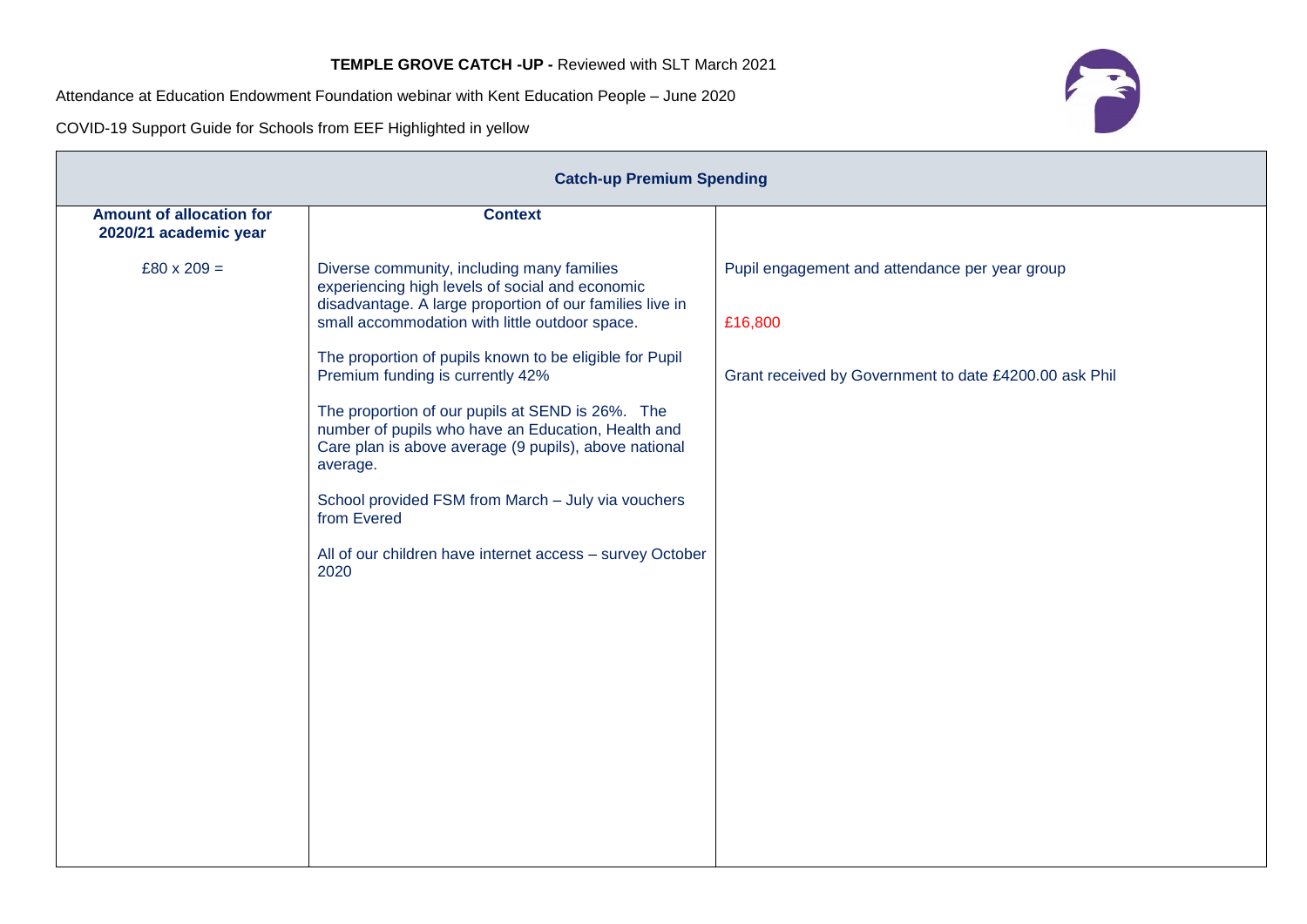## **TEACHING AND WHOLE SCHOOL STRATEGIES**

## **EEF page 4**

| <b>INITIATIVE</b>                                        | <b>IMPLEMENTATION</b>                                                                                                                                                                                                                                                                                                                                                                                                                                       | <b>COST</b>                                                                                                                                                                               | <b>INTENDED IMPACT</b>                                                                                                                                                                |
|----------------------------------------------------------|-------------------------------------------------------------------------------------------------------------------------------------------------------------------------------------------------------------------------------------------------------------------------------------------------------------------------------------------------------------------------------------------------------------------------------------------------------------|-------------------------------------------------------------------------------------------------------------------------------------------------------------------------------------------|---------------------------------------------------------------------------------------------------------------------------------------------------------------------------------------|
| <b>Transition Support</b>                                |                                                                                                                                                                                                                                                                                                                                                                                                                                                             |                                                                                                                                                                                           |                                                                                                                                                                                       |
|                                                          |                                                                                                                                                                                                                                                                                                                                                                                                                                                             |                                                                                                                                                                                           |                                                                                                                                                                                       |
| <b>Well-being and Involvement</b>                        |                                                                                                                                                                                                                                                                                                                                                                                                                                                             | £5089.50                                                                                                                                                                                  |                                                                                                                                                                                       |
| <b>Readiness for Learning</b><br><b>Inclusion Leader</b> | Staff training on assessment of children using<br>Leuven Wellbeing and Involvement Scale.<br>Assess Wellbeing and Involvement of every child<br>using Leuven Scales completed Autumn Term 1 and<br>re-access Summer Term 2                                                                                                                                                                                                                                  | Teacher time for<br>extra assessments<br>and analysis of<br>scales for extra                                                                                                              | Staff will have a clear understanding of the<br>wellbeing of all children and are informed as to<br>which children require targeted intervention.                                     |
|                                                          | Record on a tracker<br>Plan and deliver interventions which target children's<br>mental health and wellbeing using a graduated<br>approach:<br>Drawing and Talking (Four afternoons)<br><b>Play Therapy</b><br>Children's Psychotherapist (3 children)<br>Teaching Partner to support children at Forest<br>School<br>Introduce the Zones of Regulation as a daily<br>intervention for all children across the school<br><b>Wellbeing Award for Schools</b> | interventions<br><b>Welfare Officer</b><br>completing Draw and<br>Talk.<br><b>Extra Play Therapy</b><br><b>Sessions</b><br><b>Teaching Partner to</b><br>cover Forest School<br>sessions. | Staff will see progress in wellbeing as a result<br>of interventions.<br>All children will make good progress over<br>academic year 2020 / 2021 as a result of<br>positive wellbeing. |
|                                                          |                                                                                                                                                                                                                                                                                                                                                                                                                                                             |                                                                                                                                                                                           |                                                                                                                                                                                       |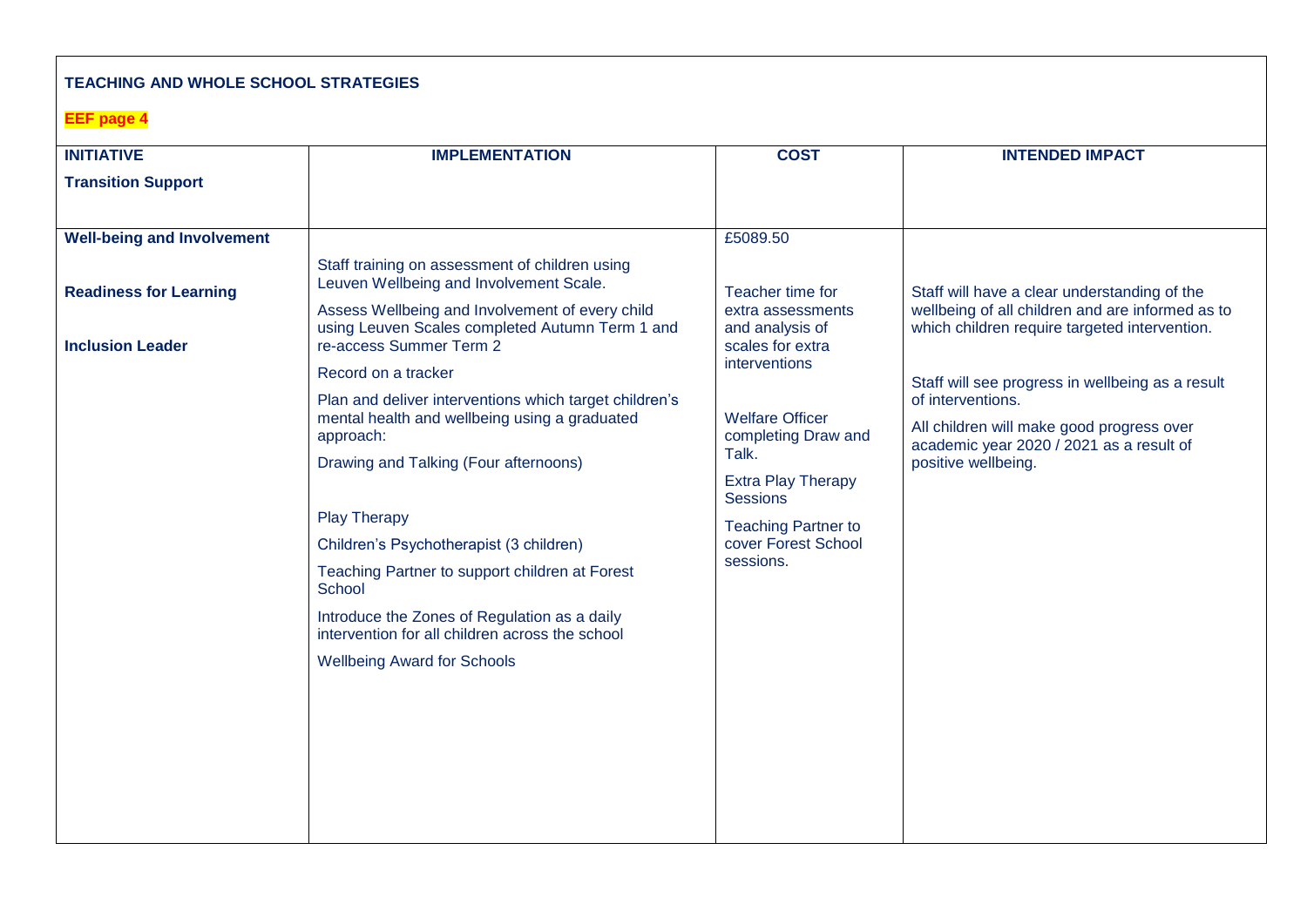| <b>INITIATIVE</b>                                                | <b>IMPLEMENTATION</b>                                                                                                                                                                                                                                                                                           | <b>COST</b> | <b>INTENDED IMPACT</b>                                                                                                                                                                                                                                                                                                 |
|------------------------------------------------------------------|-----------------------------------------------------------------------------------------------------------------------------------------------------------------------------------------------------------------------------------------------------------------------------------------------------------------|-------------|------------------------------------------------------------------------------------------------------------------------------------------------------------------------------------------------------------------------------------------------------------------------------------------------------------------------|
| <b>Supporting Great Teaching</b>                                 |                                                                                                                                                                                                                                                                                                                 |             |                                                                                                                                                                                                                                                                                                                        |
| Developing language,<br>vocabulary spelling and<br>communication |                                                                                                                                                                                                                                                                                                                 | £1852.00    |                                                                                                                                                                                                                                                                                                                        |
| <b>SLT</b>                                                       | School has applied for Nuffield Early Language<br>intervention-£474.00<br>Staff Trained in January 2021 - remotely<br>EYFS lead to assess children and report back to SLT                                                                                                                                       |             | Children will have developed their language to<br>be broadly in line with their peers.                                                                                                                                                                                                                                 |
|                                                                  | Subscribe to Bedrock as a platform for teaching of<br>spelling and vocabulary £1000 December 2020.<br>This was used throughout the recent lockdown to<br>support learning for 8 weeks. KS2 classes have<br>additional 40 mins ICT time to complete their lessons in<br>Bedrock. This is still set for homework. |             | Children will have access to Bedrock as a<br>platform during the period of remote learning to<br>ensure pupils' have more opportunities to read<br>therefore increasing their engagement<br>Children's vocabulary will develop, and this will<br>transfer to their writing and understanding of<br>more complex texts. |
|                                                                  | Subscribe to Sir Linkalot Spelling as a platform to teach<br>spelling in class, as well as a home learning tool<br>£378.00 December 2020<br>This was used throughout the recent lockdown to<br>support learning for 8 weeks. This continues to be used<br>in class daily.                                       |             | The platform can be used for whole class<br>teaching as well as homework therefore<br>children will have greater opportunity to access<br>the teaching of spelling.<br>All children will be more engaged in learning to<br>spell through the interactive and 'fun' aspect of<br>the platform.                          |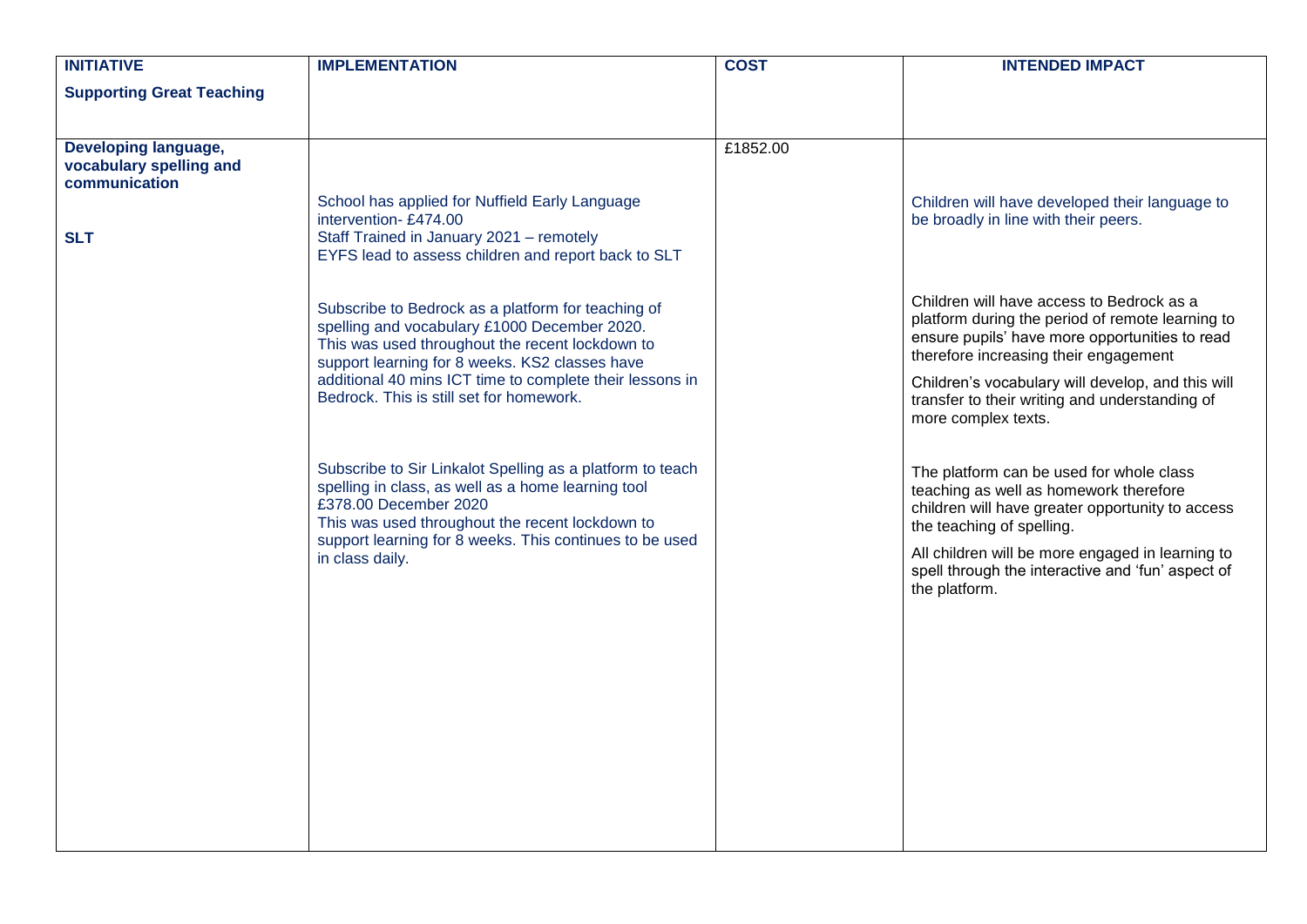## **TARGETED SUPPORT**

## **EEF Page 5**

| <b>INITIATIVE</b>                                          | <b>IMPLEMENTATION</b>                                                                                                                                                                          | <b>COST</b>                                                                             | <b>INTENDED IMPACT</b>                                                                                                                                                                                                                                                                                                                                        |
|------------------------------------------------------------|------------------------------------------------------------------------------------------------------------------------------------------------------------------------------------------------|-----------------------------------------------------------------------------------------|---------------------------------------------------------------------------------------------------------------------------------------------------------------------------------------------------------------------------------------------------------------------------------------------------------------------------------------------------------------|
| <b>Small group tuition and</b><br>intervention programmes  |                                                                                                                                                                                                |                                                                                         |                                                                                                                                                                                                                                                                                                                                                               |
| <b>Targeted Interventions to</b><br>close gaps in learning |                                                                                                                                                                                                | £7480.00                                                                                |                                                                                                                                                                                                                                                                                                                                                               |
| <b>DHTs</b>                                                | Literacy Initiative (supported by the EP) to support<br>early reading and spelling (based on research by<br>Murray and Kelly, 2018) - Years 2 to Year 6 - Three<br>times daily for 12 minutes  | <b>Training Session for</b><br>all Teaching Partners<br>and Teachers from<br>EP         | All children across Years 2 to 6 will be able to<br>decode fluently using phonics synthesis, read<br>and spell the first 100 and next 200 high<br>frequency words.                                                                                                                                                                                            |
|                                                            | Phonics - Precision Teaching in Years 1, 2 and 3 -<br>Daily sessions with identified children from 2<br>Teaching Partners.<br>This will be over seen by Inclusion Manager                      | All Teaching<br>Partners giving<br>additional Phonics<br>Sessions in Year 1, 2<br>and 3 | All children in Year 1, 2 and 3 will be secure in<br>Phase 5 phonics and be able to read the first<br>100 high frequency words                                                                                                                                                                                                                                |
|                                                            | Phonics Booster Club for Year 3 children who did not<br>pass phonics screening this was undertaken Autumn<br>Term                                                                              | DHT 1.5 hours per<br>week                                                               | All children across Years 3 will be secure in<br>Phase 5 Phonics                                                                                                                                                                                                                                                                                              |
|                                                            | Reasoning Group in Year 6 - This was planned for<br>January 2021 but did not happen due to lockdown.<br>SLT have decided that this will not happen now, and<br>alternative plans are in place. | <b>Teacher additional</b><br>hour a week for Year<br>6                                  | Reasoning in mathematics identified as<br>problematic therefore small, targeted groups<br>will give children greater opportunity and<br>confidence in answering such questions;<br>children will have more strategies to calculate<br>questions of increasing difficulty; summative<br>assessments will evidence significant progress<br>in reasoning scores. |
|                                                            | Pupil Progress meetings used to inform specific<br>intervention groups for children not attaining or<br>progressing in Reading, Writing and Mathematics                                        | Additional teacher<br>time 4 hours a week<br>to lead specific<br>interventions          | Children who may have "missed learning" will<br>have the opportunity to make accelerated<br>progress in small groups.                                                                                                                                                                                                                                         |